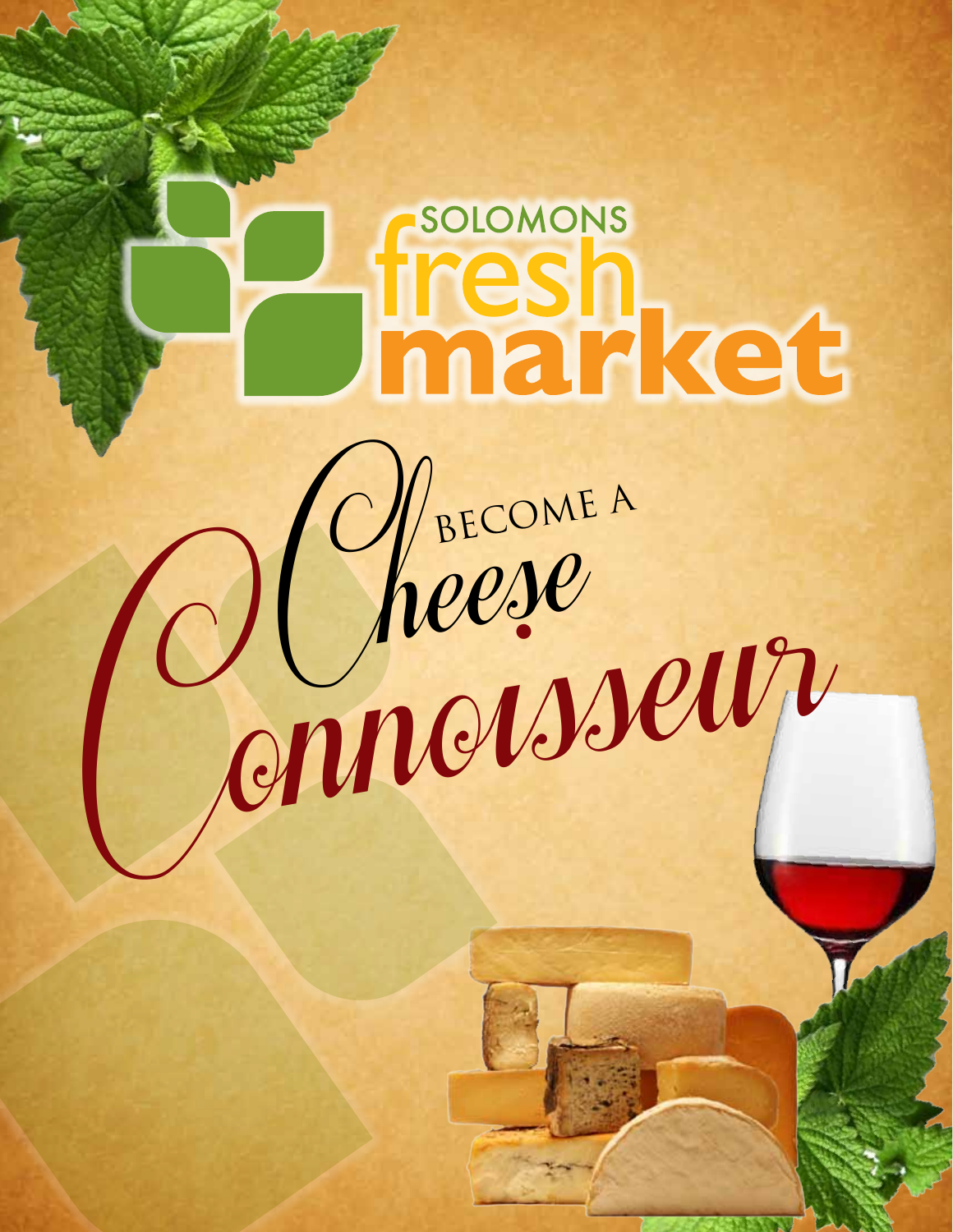

#### **APPENZELLER**

An ancient alpine cheese, with origins likely dating to the 6th century. With a flavor that's anything but dated, expect a sweet and creamy richness with a uniquely spicy finish. Made with raw Swiss cow's milk and aged for at least five weeks, yielding a smooth, firm paste. A perfect choice for some of your favorite fruity red wines.

Ingredients: Unpasteurized part-skim cow's milk, cheese cultures, salt, enzmees.

**Country: Switzerland Milk Type: Raw cow's milk Age: 60 days Beverage Pairing: Fruity Red Wine**



#### **SAINT ANDRE**

St. Andre is a soft-riped, tripe crème brie made from pasteurized milk with a beautifully bloomy white rind. Rich and decadent, St. Andre tastes of heavenly cream mixed with sour cream for a slight lactic tang among all that decadent richness. St. Andre is extremely populare and will be a hit on any cheeseboard.

Ingredients: Pasteurized cow's milk and cream, salt, lactic starters, vegetable rennet, penicillium candidum and geotrichum

**Country: France Milk Type: Pasteurized cow's milk Beverage Pairing: Champagne**



#### **STILTON**

England's best known "King of Cheese" is ripened 3-4 months under carefully controlled cool, humid conditions. Unlike other blues, Stilton's veining comes about by piercing the wheel as many as 300 times after one month of aging, allowing the blue to develop in the cheese with the introduction of oxygen. The minerally, earthy qualities if this blue pair well with Tawny Port or fresh pears.

Ingredients: Pasteurized cow's milk, salt, microbial rennet, dairy cultures. **Country: England Milk Type: Pasteurized cow's milk**

**Age: 3-4 months Beverage Pairing: Port**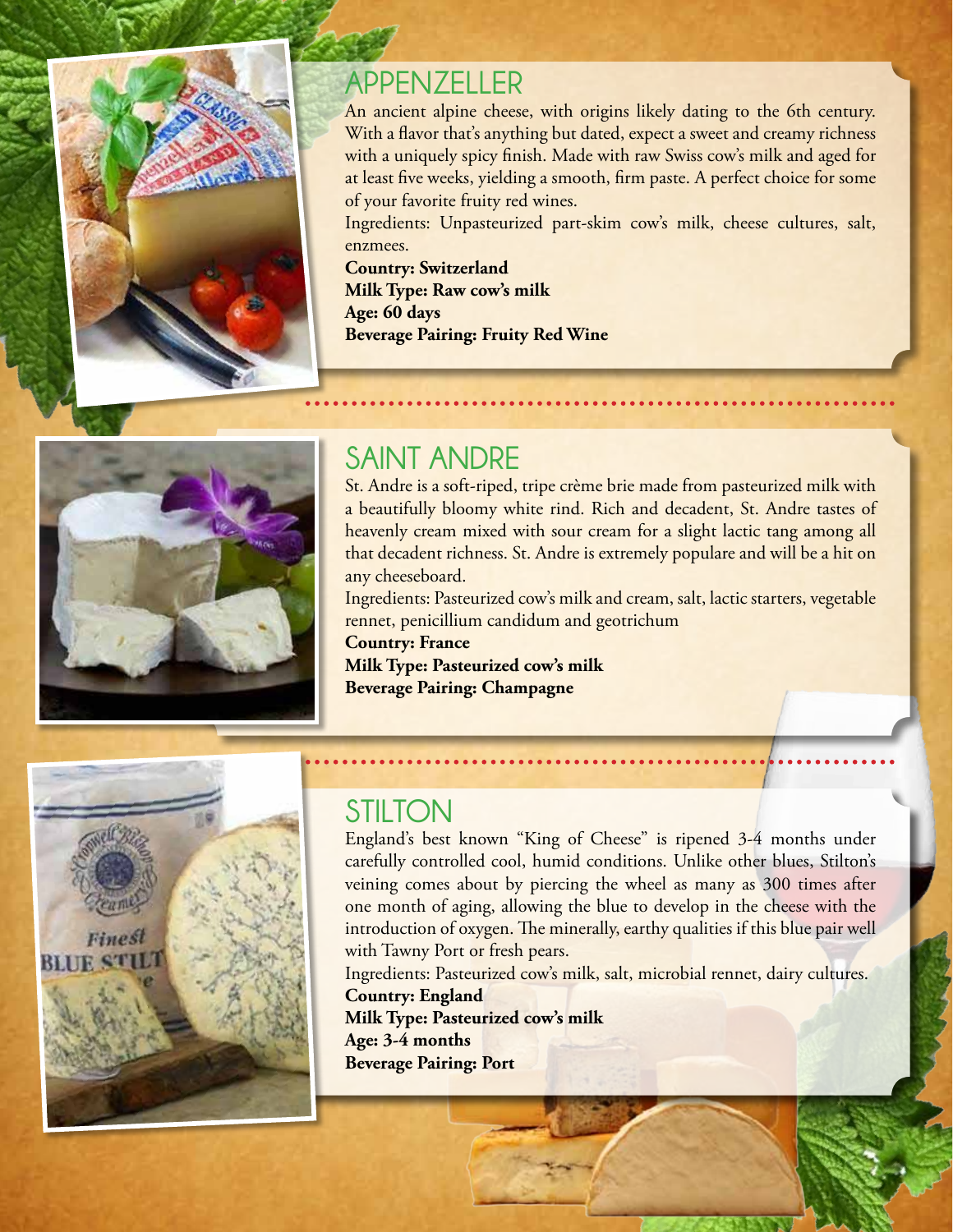

#### **PARMIGIANO REGGIANO**

The cows who graze in Emiglia Romagna, Italy, whose milk constitutes this cheese, are virtually hand-fed specially guarded secret salads of grasses that produce a magnificent, complex flavor. A barrage of sweet, salt, spice and nuttiness simultaneously fill your mouth: tat butter, that little crunch, that caramel finish. Parmigiano Reggiano is made of skim milk, making it a naturally low-fat cheese.

**Ingredients: Partially skimmed unpasteurized cow's milk, bacterial cultures, salt, rennet.**

**Country: Italy Milk Type: Raw cow's milk Age: 2 years Beverage Pairing: Barolo or Shiraz**



#### **BELLETOILE**

Belletoile, a triple cream, is a bloomy rind cheese made by the French fromagerie Henri Hutin. Both rich and mellow in flavor, Belletoile Triple Cream is a spreadable cheese that is creamy, buttery and luscious. Try this cheese on crusty French bread or top with honey and almonds.

**Ingredients: Cultured pasteurized cow's milk, salt, enzymes. Country: France**

**Milk Type: Pasteurized cow's milk Age: 2-3 months Beverage Pairing: Champagne**



#### **SAINT ALBRAY**

This cheese is a refreshing new take on camembert or brie. Its first incarnation occurred in 1976, so consider it a modern twist on an old favorite or two. It's drained in curvy, flower-shaped molds for two weeks, while being washed in brine. Slightly spicy, but overwhelmingly creamy, it's mostly mild and milky with a distinctive but pleasant aroma of overripe fruit. Consider it the overlap between bloomy and washed-rind cheeses.

**Ingredients: Pasteurized cow's milk, bacterial cultures, salt, rennet, penicillium candidum.**

**Country: France Milk Type: Pasteurized cow's milk Beverage Pairing: Pinot Noir**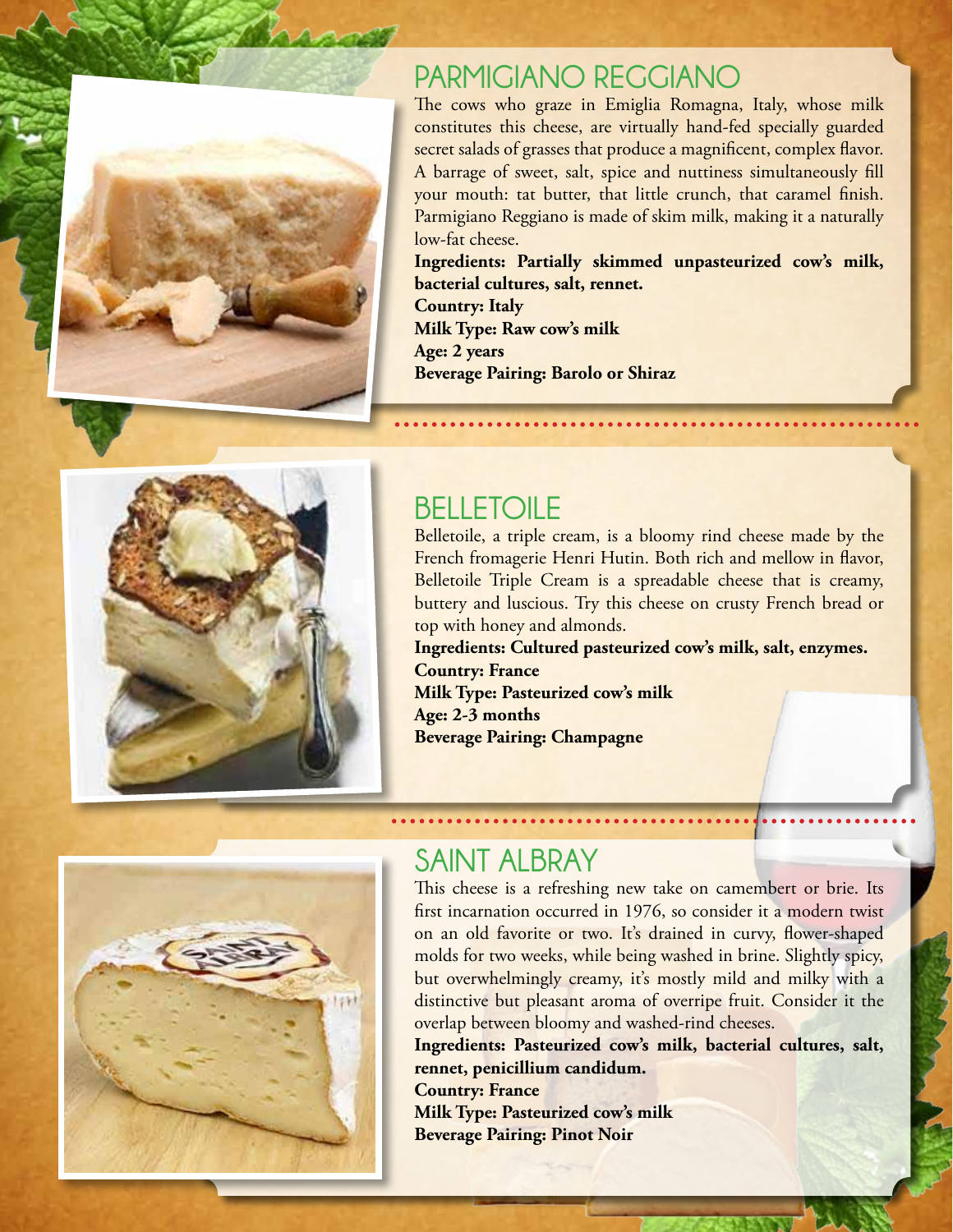#### **FONTINA**

Mild and unassuming, this cheese is far less assertive that its older cousin, Fontina Val d'Aosta. It's aged for three months, rendering it semi-soft and elastic, sweet and very meltable. Its best use is for gooding, where it will form a dense layer of melted gooeyness! **Ingredients: Pasteurized cow's milk, cheese culture, salt, rennet. Country: Italy**

**Milk Type: Pasteurized cow's milk Age: 3 months Beverage pairing: Chianti**



# **CAMBOZOLA**

A creamy decadent blue brie from Bavaria, the name is a contraction of Camembert and Gorgonzola, and is a soft-ripened triple crème brie, with like blue veining. Cambozola is an excellent "starter' blue on its own, or on a crusty baguette. It is also wonderful mixed with hot pasta or melted on a potato.

**Ingredients: Pasteurized cow's milk, salt, cultures, rennet, penicillium roqueforti. Country: Germany**

**Milk Type: Pasteurized cow's milk Beverage Pairing: Sparkling Wine**



## **BEL PAESE**

Italian for "beautiful country" – a lovely descriptor for this pale, buttery cheese. Bel Paese is a semi-soft un-pressed, cooked and ripened cheese which has a very pretty white or very pale yellow color. Soft, buttery and elastic, it's a tangy substitute for mozzarella. **Ingredients: Pasteurized cow's milk, cultures, rennet, salt. Country: Italy**

**Milk Type: Pasteurized cow's milk Age: 6-8 weeks Beverage Pairing: Chardonnay**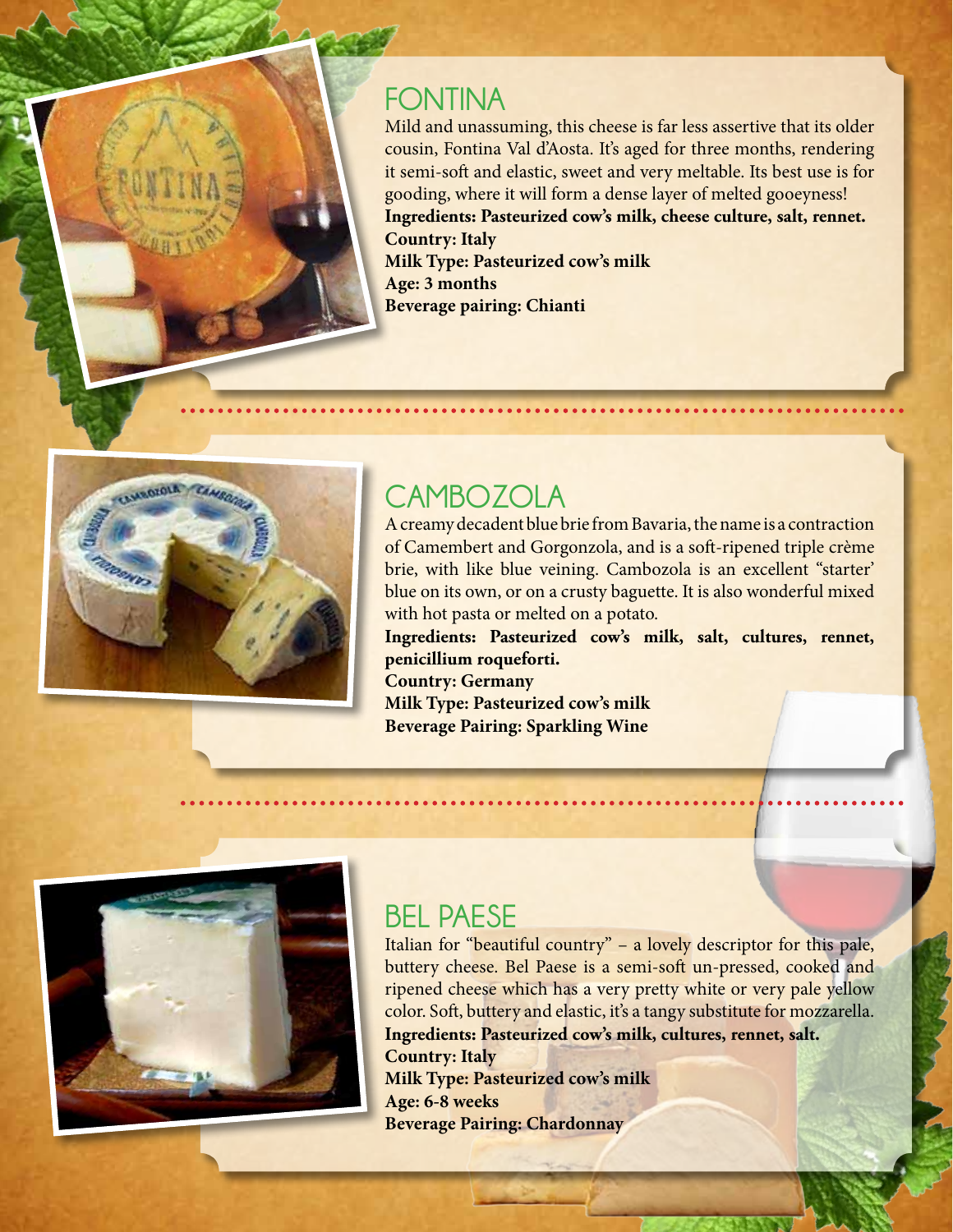

#### **MANCHEGO**

Manchego is probably the best known Spanish cheese, both in and out of the country. Made from 100% pasteurized sheep's milk in La Mancha, Spain, the name also refers to the breed of sheep. We think it's sweet but also rich and full of flavor. For your next cheese board, pair it with quince paste and fig cake.

**Ingredients: Pasteurized Manchega sheep's milk, cheese cultures, salt, lysozyme.**

**Country: Spain Milk Type: Pasteurized sheep's milk Beverage Pairing: Rioja**



## **ROQUEFORT**

From the caves of southern France, Roquefort, arguably the world's greatest blue, has had its name and methods protected since 1411. Heavenly flavor reminiscent of the cavern air where the cheese ripens comes to fruition over its three months of aging. Made with local raw sheep's milk, Roquefort is round, deep and perfectly balanced: big, creamy chunks of the paste dissolve on the palate, its linger is delicately peppery.

**Ingredients: Unpasteurized sheep's milk, salt, cheese cultures. Country: France Milk Type: Raw sheep's milk Age: 3 months Beverage Pairing: Sauternes**



#### **JARLSBERG**

Jarlsberg cheese is our classic deli swiss. Mild with irregular holes, stay away from the yellow-wax rind and go straight for its supple, creamy interior. The flavor is mild, buttery and slightly nutty-sweet, making it super versatile, good for both cooking and noshing. **Ingredients: Pasteurized part-skim milk, rennet, salt, culture. Country: Norway Milk Type: Pasteurized cow's milk Age: 1 year Beverage Pairing: Light red wine**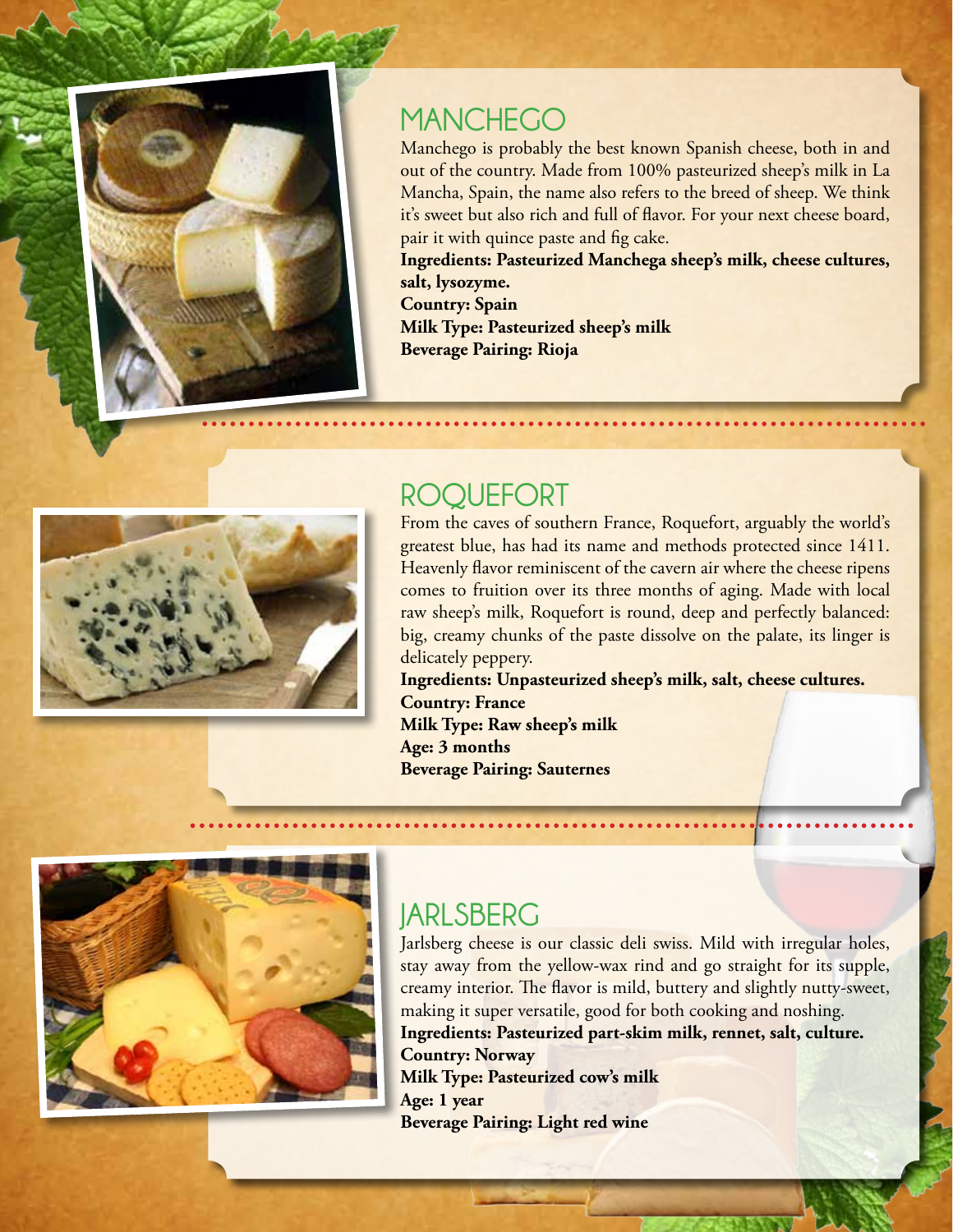

#### **PECORINO ROMANO**

One of the very few Pecorino Romano cheeses still produced in the countryside of Rome. This hearty full flavored cheese is produce in the village of Nepi, using the finest milk from sheep in the Lazio region. The milk, rich in fat and protein, is selected from small producers, analyzed regularly and has no additives or hormones. Aged up to a year, Fulvi is never as hard or dry as the Pecorino Romano made in Sardinia. It has a bold, pungent flavor and is a cheese to be eaten, not just grated.

**Ingredients: Pasteurized sheep's' milk, rennet, salt. Country: Italy Milk Type: pasteurized sheep's milk Age: 1 year Beverage Pairing: Barbera**



#### **REYPENAER**

Reypenaer gouda stands out from all the rest. Reypenaer is a true Dutch gourmet cheese, handmade, and tastes of of butterscotch and caramel. It has a beautiful deep amber color, and a slight crunch to the bite.

**Ingredients: Pasteurized cow's milk, sodium chloride, starter, coagulant, coloring matter (annatto). Country: The Netherlands Milk Type: Pasteurized cow's milk Age: 1 year Beverage Pairing: Dessert Wine**



## **GRUYERE**

Raw, whole cow's milk aged for 12-14 months produces an enormous wheel that is dense, creamy and immense in flavor. Fruity sharpness pervades the firm paste of this Swiss gem. The small crunchy bits are the beginnings of amino acid clusters, a sign of patient aging. **Ingredients: Unpasteurized part-skim cow's milk, cheese culture, salt and enzymes. Country: Switzerland**

**Milk Type: Raw cow's milk Age: 12-14 months Beverage Pairing: Chardonnay**